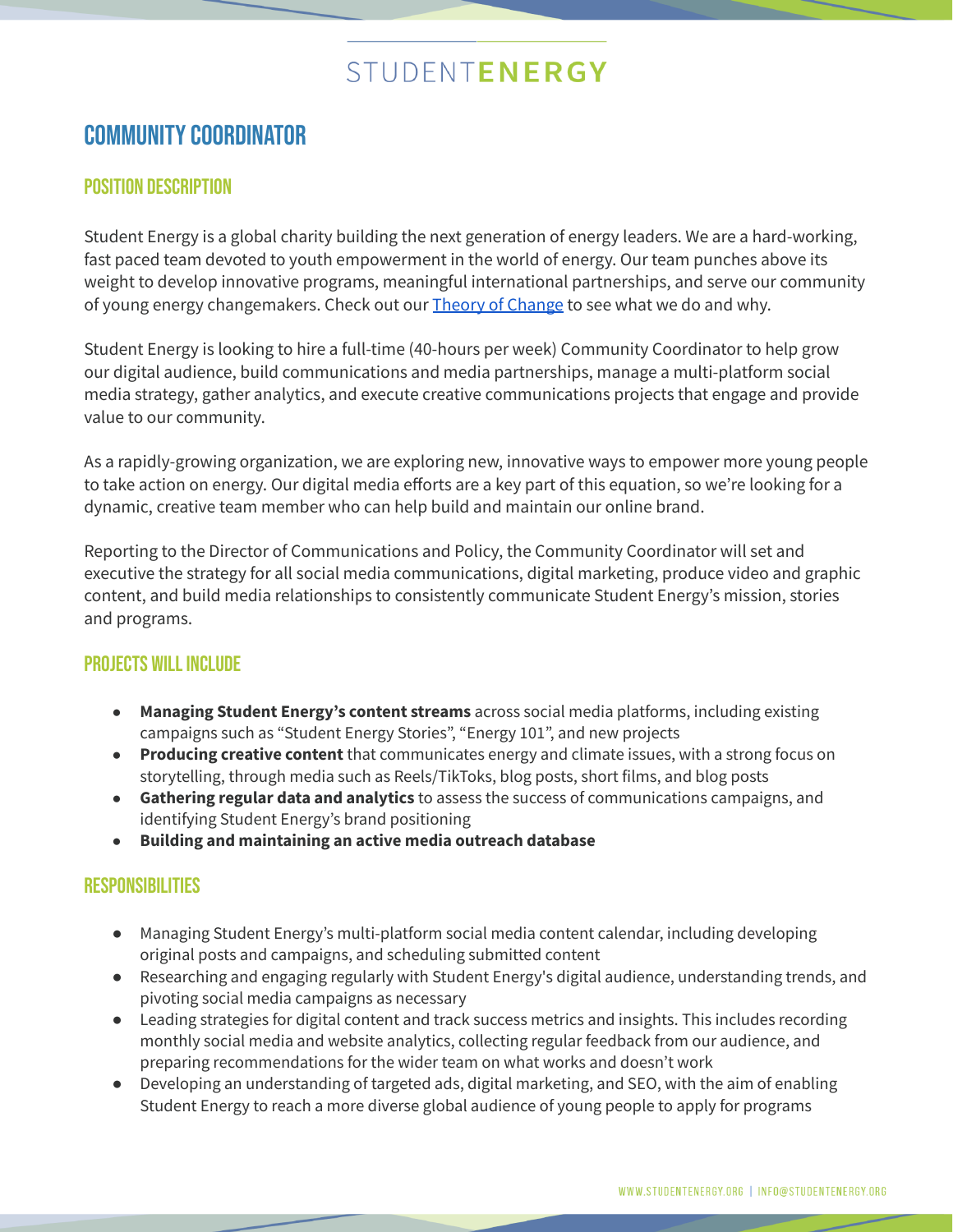# STUDENTENERGY

- Ensuring that all external communications materials and social media platforms are up to date with current branding and messaging
- Managing the Quarterly Newsletter, and press releases
- Keeping track of and sharing breaking energy, youth and environment stories in Canada and globally
- Developing Public Relations and Media Relations strategy, and creating a database of media contacts
- Actively seeking out aligned storytelling and media opportunities to raise the profile of young people taking action on energy
- Other tasks as assigned

#### Leadership and strategy

- The Community Coordinator will have the opportunity to lead communications initiatives and suggest programs or projects that will enhance the mission of Student Energy.
- For the right candidate, this position could develop into the role of Community Manager.

#### general requirements

- Passionate about energy and sustainable energy systems, and youth empowerment
- Strong understanding of climate action and social justice discourse in the youth advocacy space, and on social media. An ability to effectively translate complex issues into simple but powerful narratives and messages that resonate with people is important for this role.
- Passion for understanding needs and issues of the target communities Student Energy serves
- Experience communicating about energy, environmental, and social justice issues (written, spoken, video, design)
- Excellent writing/editing and verbal communication skills
- A strong track record as an implementer who thrives on managing a variety of key initiatives concurrently
- Self-starter, able to work independently, problem solve, and reach out to new prospective partners and collaborators
- Creative thinker willing to experiment with communications to effectively reach new people and international audiences

#### SPECIALIZED SKILLS FOR THE ROLE

- Experience in a relevant non-profit, corporate, community, or government role and managing relationships with diverse stakeholders
- Experience managing social media channels and websites using content management systems (SkedSocial, HootSuite, Later)
- Proficiency using graphic design and video editing tools (Canva, Adobe Premiere Pro, InDesign, Illustrator)
- Editorial experience (assignment, copy, web content, etc.)

#### **ASSETS**

- Research skills (literature review, synthesis, report writing)
- Media relations experience: working for media, getting earned media placed and/or responding to media requests
- Graphic design skills and advanced understanding of graphic design and video editing software
- Website management skills and understanding of web architecture